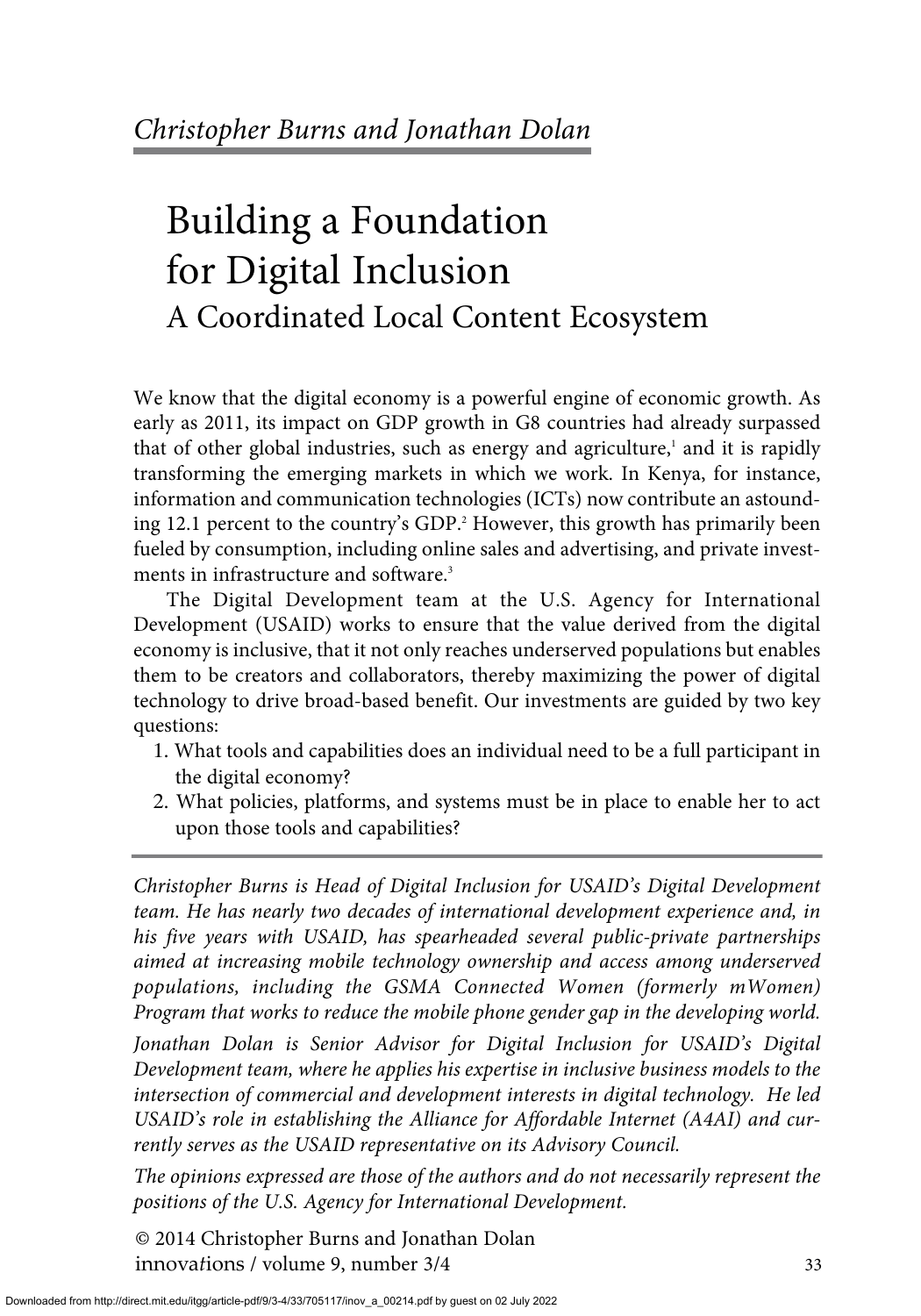The answers to these questions reveal a complex and interconnected set of issues, but at the most basic level they boil down to whether an individual is connected, whether she has the requisite skills to engage online and can afford the products and services that allow her to do so, and whether she derives any value from her participation in the digital economy.

While a fully inclusive digital economy will only be realized through greater efforts to address each of these issues, we see a particular lack of investment and

Imagine for a moment that your web search results for this journal were in Cyrillic rather than Roman script. Or, imagine that you want to use an online tax preparation tool but the software only links to tax codes from a country halfway around the world.

coordination around programs and policies that would increase the value proposition for underserved populations. There are plenty of exciting and innovative efforts under way to connect the unconnected, but fewer investments in what happens once those networks are in place.

As Steve Song, the founder of Village Telco, put it in a critique of efforts to expand network connectivity, "What barely gets mentioned . . . [are] the people who represent the ecosystem of access . . . There is an implicit assumption that once the technological solution has been

found, everything else will fall into place."<sup>4</sup> What is compelling about Steve's assessment is that he puts people front and center, not a particular technology or application. When one takes this user-centric view of the digital value proposition, the importance of relevant and accessible digital content becomes readily apparent.

### CONTENT IN THE DIGITAL ECONOMY

Imagine for a moment that your web search results for this journal were in Cyrillic rather than Roman script. Or, imagine that you want to use an online tax preparation tool but the software only links to tax codes from a country halfway around the world. Imagine further that your child's school wants to use computers or tablets to deliver lessons but the country's educational materials only exist in paper formats. For too many people coming online now, these are not hypothetical scenarios.

The British Council estimates that approximately 25 percent of the world's population speaks English with some degree of competency (the percentage is closer to 5 percent when only considering those who speak English as a first language),<sup>5</sup> yet more than 55 percent of the world's online content is in English.<sup>6</sup> And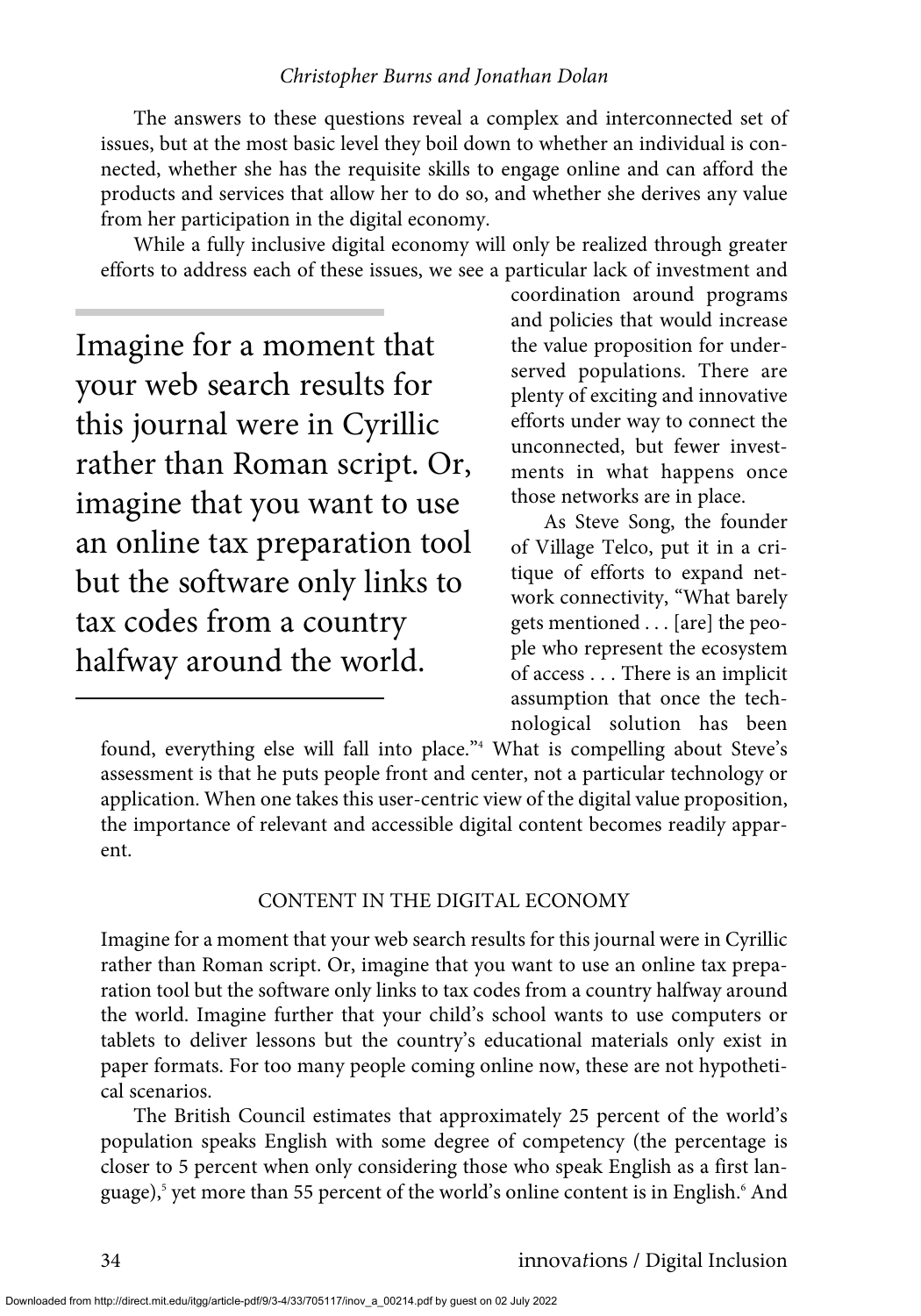

## **Figure 1.** Digital content value chain

while 14 percent of people live in Africa, less than 3 percent of Wikipedia articles are about that continent.7

Moreover, even when digital content does exist in appropriate languages, there is no guarantee that it will reach those who have traditionally been excluded from the information economy. With less than 15 percent penetration of smartphones across Africa,<sup>8</sup> delivering content cannot be done via websites and applications alone.

Ultimately, a strong digital content value chain will weave together these various factors. It will link entities that have strengths in originating content with those that know how to package it effectively and make it relevant and accessible, and with those that know how to distribute digital content across multiple channels, cultures, and contexts (see Figure 1).

Unfortunately, outside of lifestyle and entertainment content—major revenue drivers for mobile and Internet service providers<sup>9</sup>—consistent coordination across this value chain has proven inconsistent and uncommon:

- Government ministries of every country have troves of useful and trustworthy information, such as education curricula and maternal health practices, but they are not yet digitized.
- In the international development sphere, USAID and its partners have been investing in the creation of locally relevant health, agricultural, educational, and other life-enhancing content for decades. Yet its availability has too often been bound by the time and resource constraints of a particular project, and the information is difficult to find once that project has ended, resulting in duplicative efforts to produce similar content.
- Our partners often tell us that they have valuable digitized content, but negotiations with mobile network operators (MNOs) to distribute it through their channels are prohibitively difficult.
- Finally, we see situations where high-quality, relevant content exists but the intended audience does not know about it, or where to find it, or whether they can trust it.

We have come to see such fragmented efforts as a major reason why an increasing number of people living in connected areas are not reaping the full ben-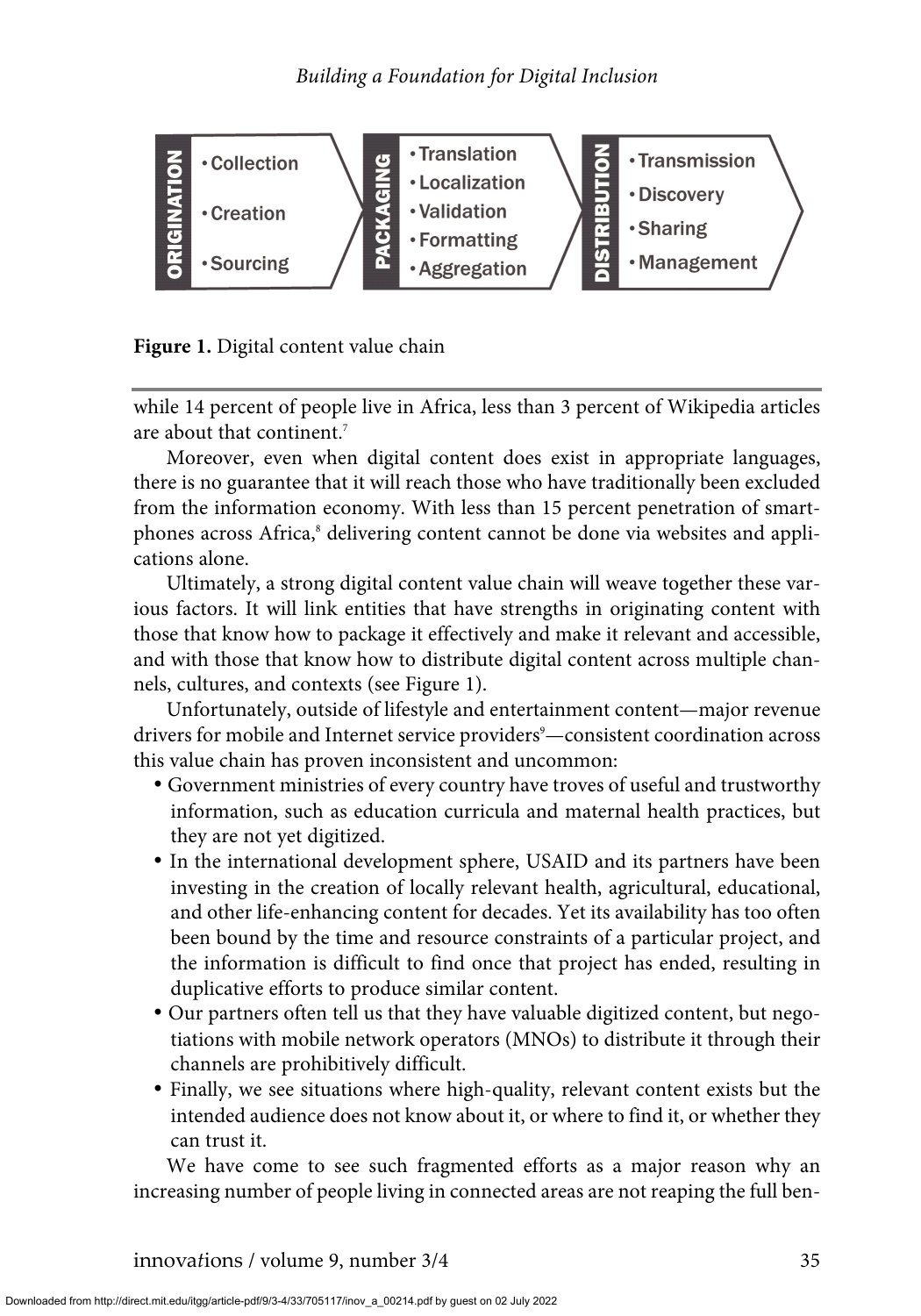efits of digital technology. We also are seeing a growing appetite for better coordination of locally relevant content across our programs and among our partners, who want to use technology to strengthen and accelerate their development and commercial objectives.

To that end, in this essay we examine the reasons for this fragmentation, and we explore how greater coordination is key to increasing the value proposition of the digital economy for the two billion users who will be coming online in emerging markets in the next five years.10 Of particular importance to USAID's work is how a stronger digital content value chain can dramatically increase the delivery of health, educational, agricultural, and other relevant life-enhancing content to the end-user. Finally, we recommend steps the major actors in the ecosystem can take to strengthen the value chain.

#### A MORE COORDINATED DIGITAL CONTENT VALUE CHAIN

Despite the fragmentation, there are successful examples from which to draw lessons. For instance, since its inception in 1969, *Sesame Street* has developed literacy and numeracy, education, and health and well-being content for children around the world. *Sesame Street* has been adopted and hyper-contextualized in over 20 markets while being broadcast across more than 150 countries. In *Sesame Square,* the Nigerian adaptation of the program, Cookie Monster is Zobi the Yam Monster, who teaches children about malaria prevention and, as his name suggests, has a voracious appetite for yams, which are far more common than cookies in Nigeria.11 In South Africa children learn from Kami, an HIV-positive Muppet on *Takalani Sesame* who encourages her friends to play and laugh closely with her as a way to remove the stigma of the disease.<sup>12</sup>

The efficacy of Zobi the Yam Monster and his friends is derived from *Sesame Street*'s success in (1) creating valuable educational content; (2) identifying the necessary local partners and investing the resources required to adapt their existing characters and content to local market context; and (3) leveraging powerful distribution channels. Just last year, *Sesame Street* in Nigeria partnered with Worldreader, a USAID-supported NGO, through the All Children Reading Grand Challenge, which supports literacy programs by leveraging digital books that deliver Zobi and his friends directly to children and their families through mobile devices.13 In a country where smartphones are projected to expand at a compound annual growth rate of 15 percent in the coming years, $14$  the Worldreader partnership has the potential to expand *Sesame Square*'s reach exponentially, which is not possible with more traditional distribution methods.

This is a powerful example of a strong value chain for life-enhancing digital content. The question is why this isn't happening more broadly or more systematically, and what can be done about it.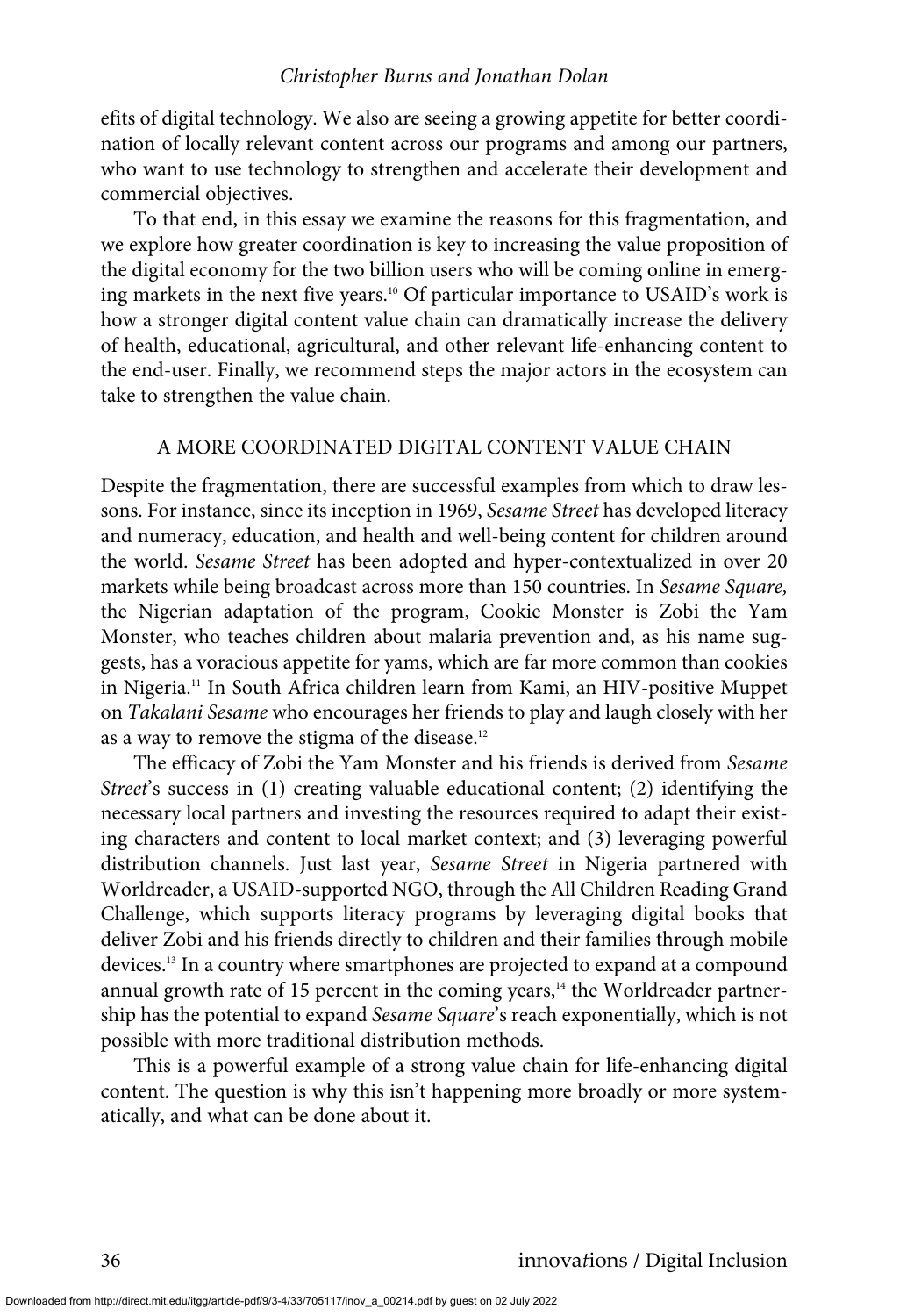### **Identifying Shared Value and Building Trust**

A strong digital content value chain will require the coordination of efforts by governments and regulators, the private sector (including but not limited to the telecom and finance industries), donors and investors, entrepreneurs, and civil society. Fortunately, these players are starting to align around this issue, but these efforts are too often conflated with the idea that their respective interests are also aligned. While the interests of various stakeholders are certainly not mutually exclusive, they are different, and acknowledging that is the first step in creating the coordination needed to support a productive value chain and provide shared value for all stakeholders.

Achieving this will require user-centric design, as noted earlier and reinforced

in the USAID-endorsed Greentree Consensus Principles for Digital Development,<sup>15</sup> whereby the end-user must be seen not only as a consumer but also as a creator and collaborator in the digital economy. When this is done, a more dynamic and expansive digital ecosystem begins to emerge, creating the potential for more commercial opportunities and more channels to drive social change.

There are places where this is happening. At Johnson & Johnson, for example, it is manifested in the company's decision to invest in and create content for pregnant and lactating mothers while turning to the Mobile Alliance for Maternal Action (MAMA) for assistance

The end-user must be seen not only as a consumer but also as a creator and collaborator in the digital economy. [Only then will] a more dynamic digital ecosystem emerge.

with efforts to localize and distribute in emerging markets. Meanwhile BuzzFeed has begun a more global effort through its recent partnership with Duolingo to leverage user contributors to translate its most popular articles into less-used languages.16 These models drive traffic for MNOs, build brands and expand the reach of private companies, leverage existing validated content to reduce liability risks, and augment the availability of digital content for underserved populations.

To find other such opportunities, USAID not only must focus on identifying shared value, it must learn to leverage our comparative advantages while recognizing the vital contributions of others. Only then will we start to see greater coordination across the digital content value chain. For example, there would be no need for USAID or its implementing partners to invest in new distribution channels if it could partner with Facebook's Internet.org and leverage the relationships Facebook is developing with MNOs. Moreover, Internet.org would not need to duplicate the creation of content on a country-by-country basis, given that USAID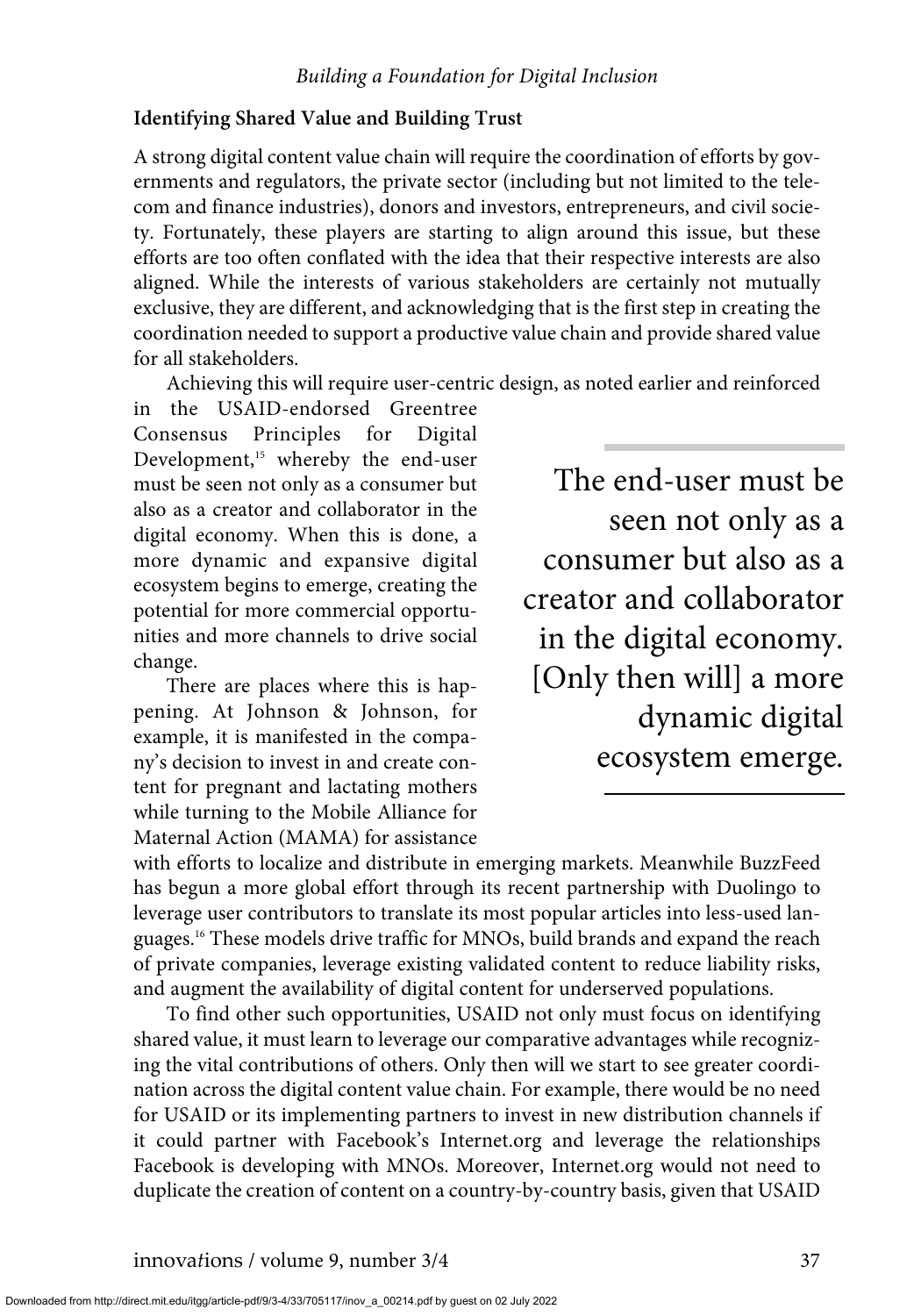and the broader international development community invest regularly in this stage of the content value chain. In this scenario, we could apply what we individually do best and together identify organizations that are well positioned to translate content into local languages, or help to fulfill other requirements in the packaging stage of the value chain.

# KEY STAKEHOLDERS IN THE VALUE CHAIN

To organize the digital content ecosystem around this point, USAID and a diverse group of key partners that represent the entire spectrum of the value chain, have identified the following set of comparative advantages among key stakeholders in the value chain: $17$ 

## **NGOs**

- 1. Test different approaches when defining proof of concept
- 2. Understand user behavior, particularly around knowledge transfer
- 3. Conduct iterative, qualitative research for user design
- 4. Identify who the users are
- 5. Leverage existing community engagement programs for research, design, and distribution

## **Mobile Network Operators**

- 1. Push content to consumers
- 2. Help determine distribution channels
- 3. Decide which value-added services (VAS) go through their platforms
- 4. Embrace bulk price negotiations/reductions and open application programming interfaces (APIs) to help reduce friction for content developers

# **Aggregators/Technology Third Parties**

- 1. Provide a technical platform to push content in bulk to MNOs
- 2. Offer technical guidance for adapting content across different delivery channels (SMS, IVR, video, etc.)
- 3. Negotiate pricing with MNOs on behalf of content developers, including NGOs

# **Local Governments**

- 1. Partner with local NGOs to supply sector-specific content for consumers
- 2. Endorse regulatory policies to enable more cost-effective information exchanges, for example, through local Internet exchange points and service providers (IXPs/ISPs)
- 3. Unlock user-generated content by releasing public data online and encouraging citizens to engage with and manipulate the data for their broader needs

# **Donor Community**

- 1. Promote enabling policies and legal frameworks
- 2. Support open data for greater adoption and adaptation of content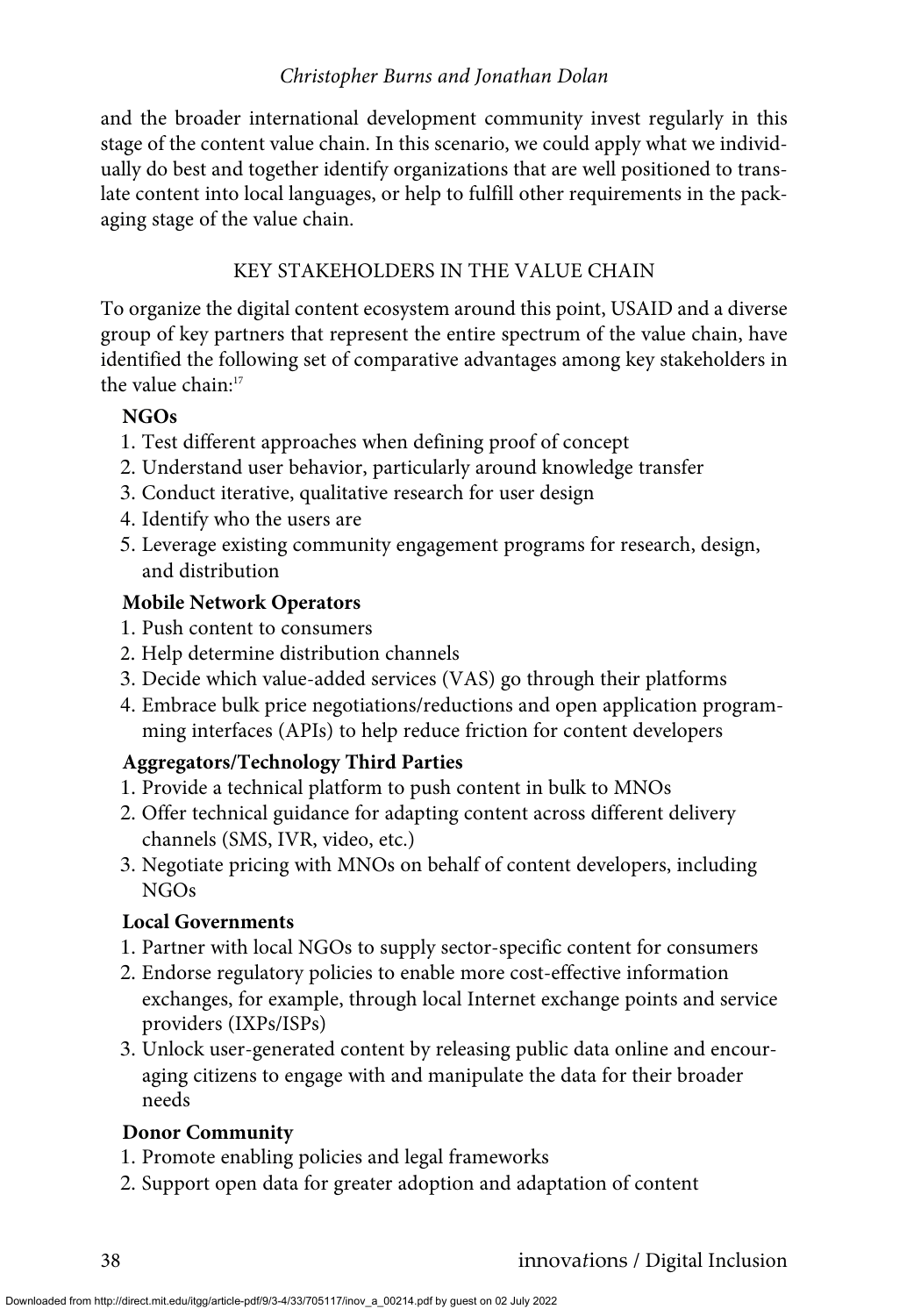## *Building a Foundation for Digital Inclusion*

- 3. Support negotiations with MNOs to lower friction costs and reduce liability concerns about the trustworthiness of content
- 4. Set quality standards, develop context and content criteria for implementing partners and NGOs
- 5. Incentivize implementers to share content across sectors, regions, and programs
- 6. Invest in better, faster research to keep up with the fast pace of the industry
- 7. Connect the development community to the mobile industry, given similar target audiences

## **Creating Shared Systems and Standards for Content Management**

Identifying shared value and building trust is a foundational step, but these partners must also find common understanding across some of the mechanics of the value chain: What content is available in the formats needed? How much of it is relevant globally and how much needs to be adapted for various audiences? What has been validated and is known to be reliable? How does user-generated content fit into the equation?

From the international development perspective, efforts to support lifeenhancing content across the digital value chain have been sporadic. They have frequently eschewed investing in platforms and systems that would strengthen or improve coordination across the entire ecosystem in favor of isolated, programspecific investments that only address parts of the value chain. This has led to a replication of content creation on a project-by-project basis, when global repositories of digital content might serve multiple interests, and do so at scale, requiring only minor adjustments to localize for particular markets.

Similar fragmentation occurs across other parts of the content ecosystem. We frequently hear from partners that a lack of mutually agreed-to standards on the format, quality, and validity of content is resulting in laborious market-by-market negotiations with MNOs and a duplication of efforts and costs. Despite the shared value opportunity that collaboration represents, such difficulties erode trust and cause friction in negotiations between content creators (including many of USAID's non-governmental partners) and the MNOs, which understandably want to ensure that the content distributed over their channels poses no reputational or legal risks.

These challenges exist whether the content is user-generated, like that on Wikipedia, or whether information from a globally recognized source, such as the World Health Organization or Centers for Disease Control, has been recently digitized. To overcome these challenges, USAID is focusing on two opportunities for collaboration:

**1. Supporting aggregators who provide a middle layer between content producers and MNOs, and who have the technical experience to negotiate and work with the latter:**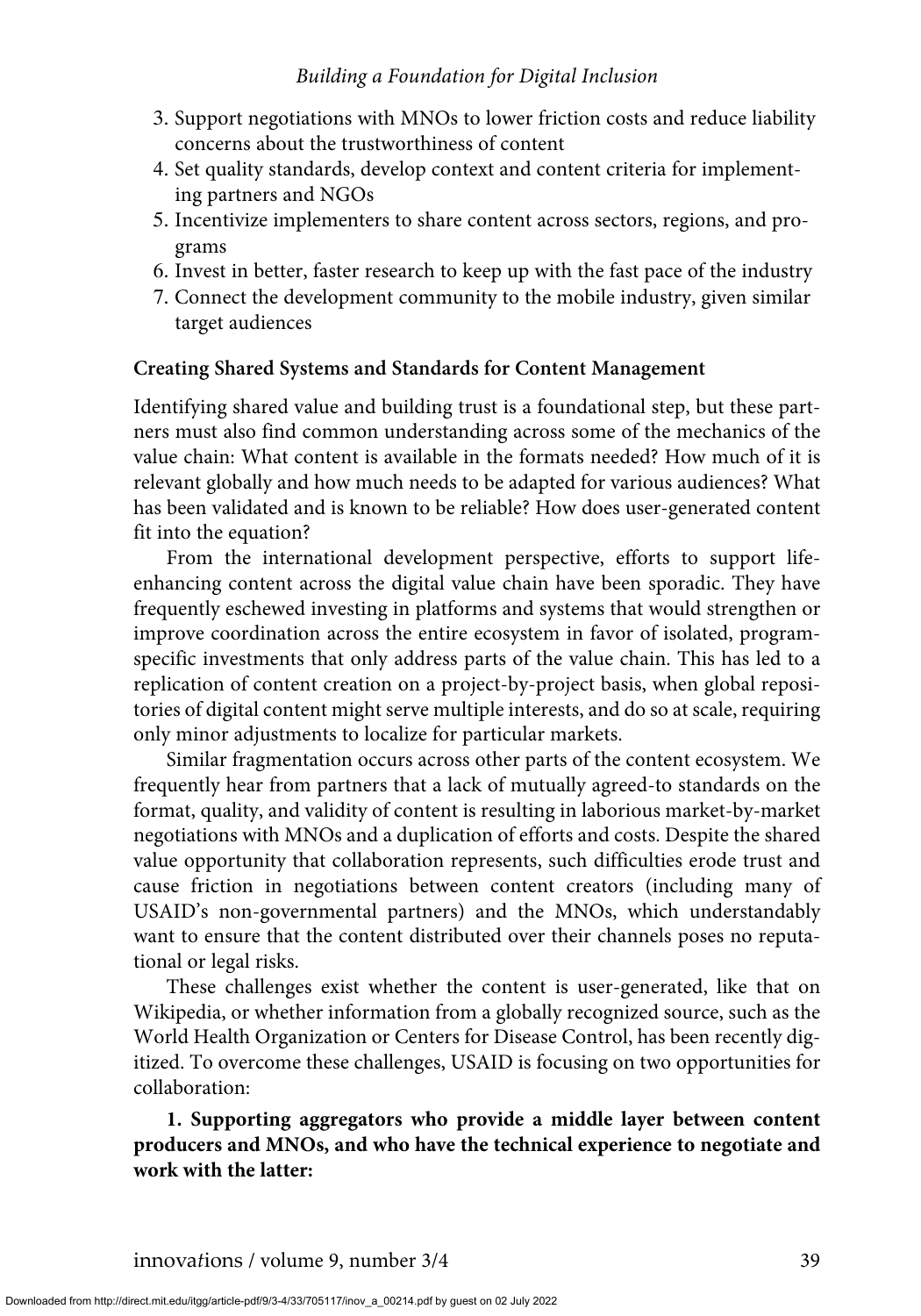MNOs are inundated with requests and do not necessarily have the systems in place to respond to calls for bulk-messaging price reductions or free promotions for development-related initiatives. If they want to launch a new developmentrelated value-added service, they want to go to flexible aggregators who can add value to the process and do so across multiple channels, rather than having to

We believe that together we can create a content ecosystem that dramatically expands the value proposition of digital technology for the next two billion people who will come online. And only then will we realize the full potential of the digital economy to create a more

entertain multiple ideas. Aggregators can also help to reduce costs and friction, which currently prevent small entrepreneurs or NGOs from getting a service up and running, and they can do so in a way that allows content to be distributed across various channels, often simultaneously.

Aggregation platforms can drive down costs on both the supply and demand sides by reducing the need to replicate for every occasion. They also allow content distributors to determine the best delivery channel for end-users, and tailor it appropriately.

As we collectively think

about what strong partnerships look like across the digital content value chain, aggregators serve as a critical and often overlooked link between the origination of content and its distribution.

**2. Supporting a free, open-source content library that allows content creators to share vetted information across development sectors and channels (SMS, USSD, IVR, video, web) so that others can further localize, augment, and repost in an effort to grow the repository:**

Such a public goods service would reduce the transaction costs associated with localizing content for a given sector-specific activity by making it available across organizations, regions, and distribution channels. Moreover, if organized properly, it would ensure that content can be trusted because it will already have been vetted by experts and have strong brand recognition from the content creators before it is uploaded to the repository. This approach is akin to the GitHub model that allows programmers free access to debugged, usable code collected and shared in an online repository. A library focused on life-enhancing content would serve the interests of content creators and distributors across markets, cultures, and development sectors.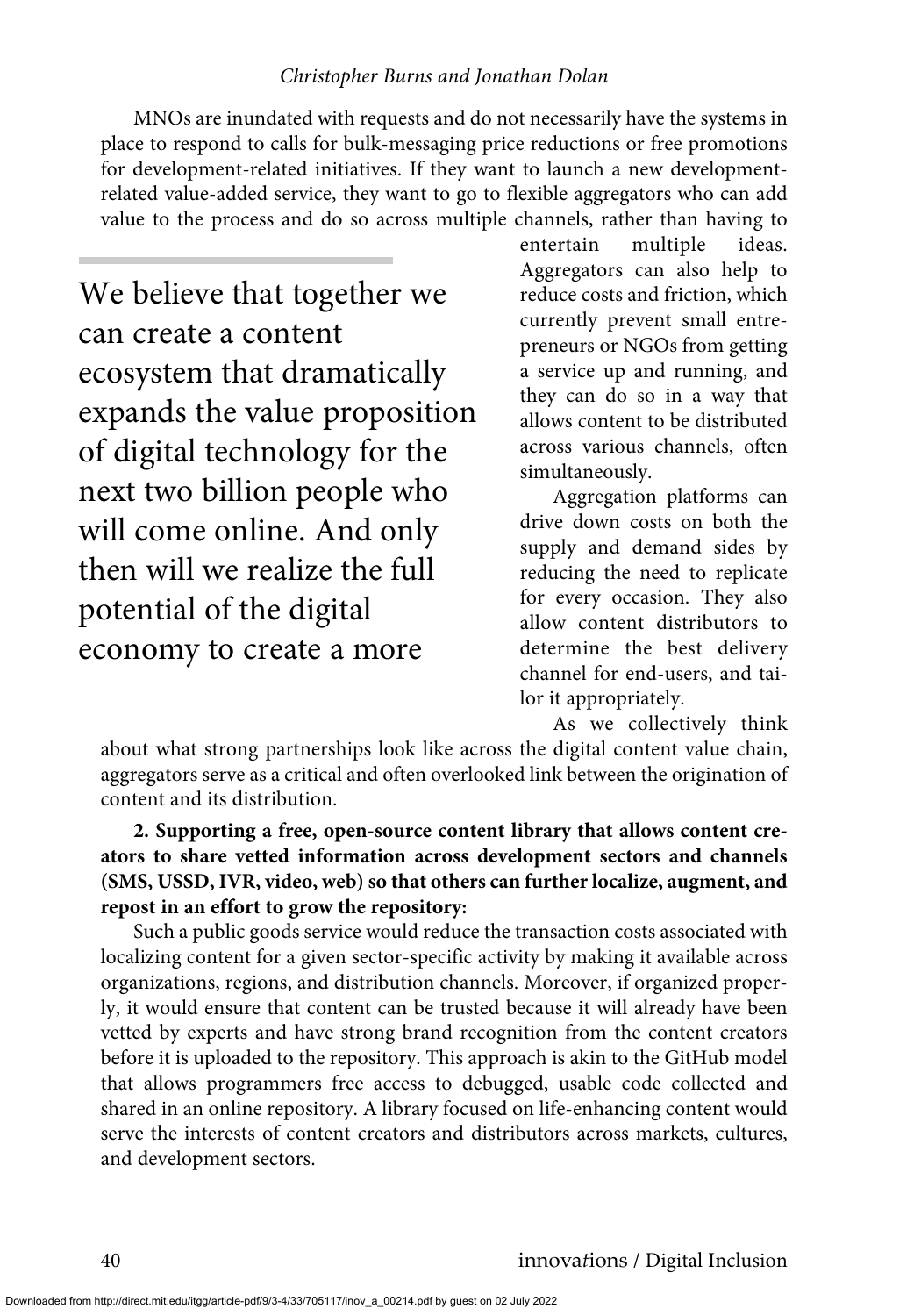#### *Building a Foundation for Digital Inclusion*

Creating such a centralized, common, and expert-led messaging repository would require a set of shared standards, including (1) clear rules for uploading and validating content; (2) the opportunity for everyone to participate in the management and augmentation of the repository and its content; (3) an emphasis on creative commons licensing and the open use and reuse of the content; (4) appropriate technical quality standards predicated on "doing no harm"; (5) privacy standards that would protect users from predatory marketing campaigns and data mining; and (6) a spirit of greater content sharing and collaboration that does not currently exist in the public and private domains.

#### LOOKING FORWARD

As USAID increasingly looks to leverage digital technologies in our programs, we know that it will be essential to not only invest in particular digital applications but, importantly, we must also invest in the policies, platforms, and systems which will ensure that the digital economy in emerging markets develops in an inclusive way.

Contributing to a well-coordinated digital content value chain will be a critical part of our efforts in this regard. For too long, digital content has been a missing piece in the digital inclusion conversation, but we see that changing, and we are energized by the shared sense of purpose that is emerging. The challenge is to translate this into coordinated action.

This essay offers our recommendations for how such coordination might begin to take root and is intended to provide a common lens through which USAID and its partner organizations can view the opportunities and challenges of future collaboration. However, our recommendations are by no means exhaustive. We hope this essay stimulates both action *and* further discourse on how to strengthen the entire digital content value chain, and we urge new voices to join the conversation.

We believe that together we can create a content ecosystem that dramatically expands the value proposition of digital technology for the next two billion people who will come online. And only then will we realize the full potential of the digital economy to create a more inclusive world.

<sup>1. &</sup>quot;Internet Matters: The Net's Sweeping Impact on Growth, Jobs and Prosperity," McKinsey and Company, May 2011.

<sup>2. &</sup>quot;Breaking the Barriers with Technology: A Special Report on the Kenyan ICT Market," IDC Government Insights White Paper with sponsorship from the ICT Authority of Kenya, April 2014.

<sup>3. &</sup>quot;Internet Matters," McKinsey.

<sup>4.</sup> Song, Steve. "Google, Facebook, and Frickin' Laser Beams." Web log post, "Many Possibilities." WordPress, 28 April 2014. Available at: https://manypossibilities.net/2014/04/google-facebookand-frickin-laser-beams/.

<sup>5.</sup> British Council. "Frequently Asked Questions." Retrieved 29 September 2014. Available at: http://www.britishcouncil.org/learning-faq-the-english-language.htm. Source documents: